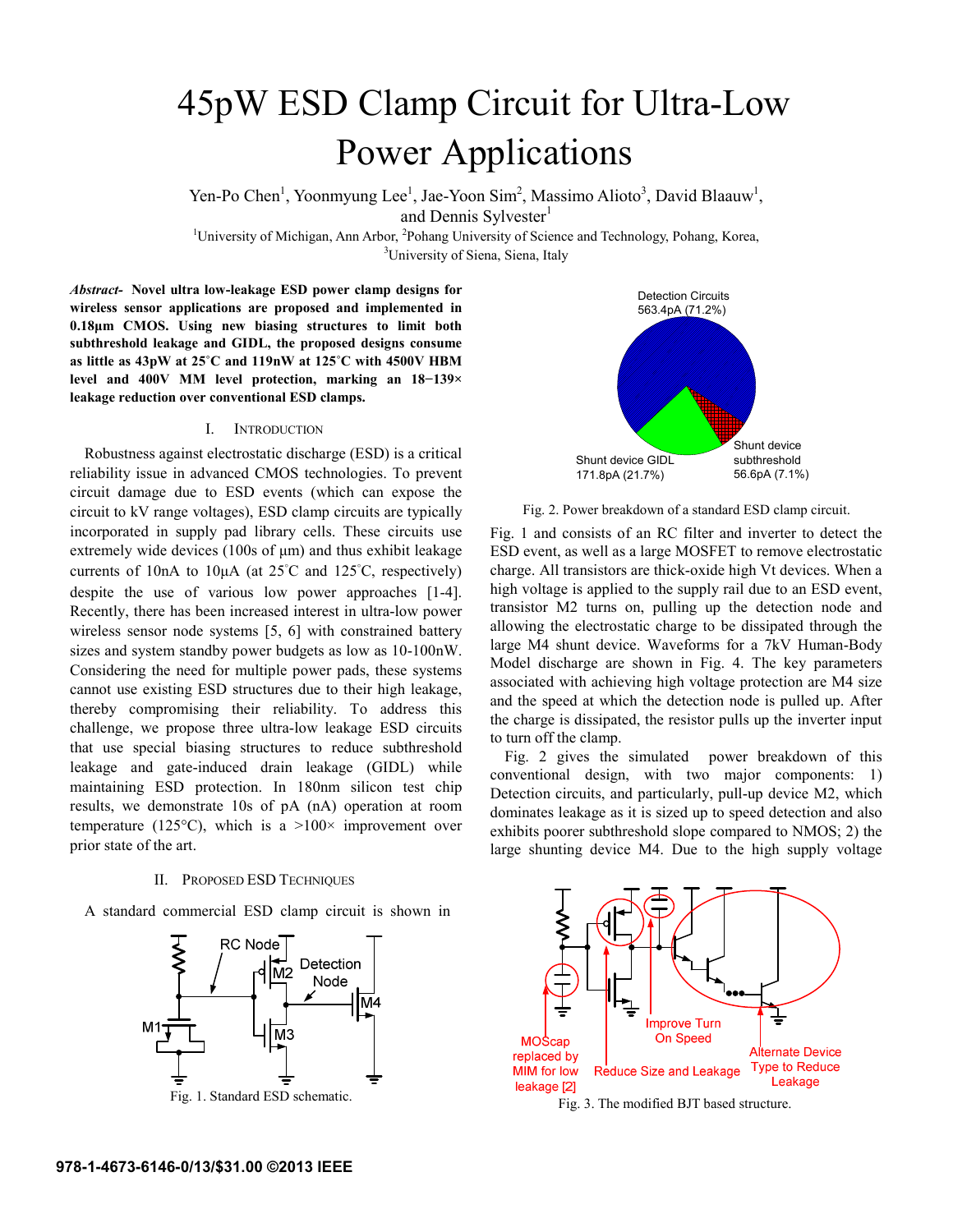

 $(\geq 1.8V)$ , GIDL of M5 is larger than its subthreshold leakage. Fig. 4. Simulation waveform of the modified BJT based structure.

To reduce these leakage sources, we propose and test three circuit structures. The first and most straightforward approach is shown in Fig. 3. To address M2 leakage, an assisting capacitor is added. At the onset of an ESD event, the supply voltage rises rapidly and this assisting capacitor couples the detection node up, allowing the PMOS to be down-sized (near min-size), while maintaining the same effective turn-on speed and ESD robustness. Simulated waveforms of the detection node in Fig. 4 show that the assisting capacitor with downsized M2 slightly improves response time. Note that although leakage through the MOS capacitor in this technology is small  $(\leq 2p)$ , for a scalable low-leakage approach, a MIMCAP is used in the RC filter (as in [2]). To limit M4 leakage we employ a BJT, which provides lower offcurrent than MOSFETs. However, in standard CMOS technologies only parasitic BJTs with small current gains are available, making it necessary to use a Darlington-like structure.

Overall, these modifications offer a  $10\times$  (104 $\times$ ) leakage reduction at 25°C (125°C) (silicon measurements below). However, the parasitic BJTs introduce several technology scaling concerns that make MOS-based solutions preferable. In particular, from simulations the base-emitter current gain drops from 25 in 180nm to 5 in 65nm. Also, bipolar clamp



snapback voltage decreases with technology scaling more rapidly than MOSFETs [8], reducing effectiveness for ESD protection. We therefore also propose two MOS-based structures that offer similar leakage reduction gains with better scalability and improved density. A well-known approach to reduce MOSFET leakage is stacking, which yields a 2.9× subthreshold leakage reduction in 180nm CMOS. However, as noted earlier, GIDL dominates leakage in the shunt device and hence stacking alone only reduces total leakage by 17%.

The first method to address GIDL in an MOS shunt device is shown in Fig. 5 and has similarity with [7]. When there is no ESD event the gate and source of M6 are shorted and the stacked shunt transistors M6 and M7 act as a voltage divider. As a result, the key GIDL parameter  $V_{dg}$  is reduced by half for both transistors, lowering GIDL by 5.4×. When an ESD event occurs, the two MOS shunts fully turn on to remove the electrostatic charge. The same concept can be extended to a stack of 3 devices; simulations across temperature in Fig. 6 show temperature stability across a wide range (-20˚C to 125˚C). The 3-stack structure provides minimum leakage for this approach (denoted GIDL-1). Further extending the



Fig. 6. GIDL reduction scheme for 3-stack (GIDL-1) with simulated internal node voltages across temperature at 1.8V.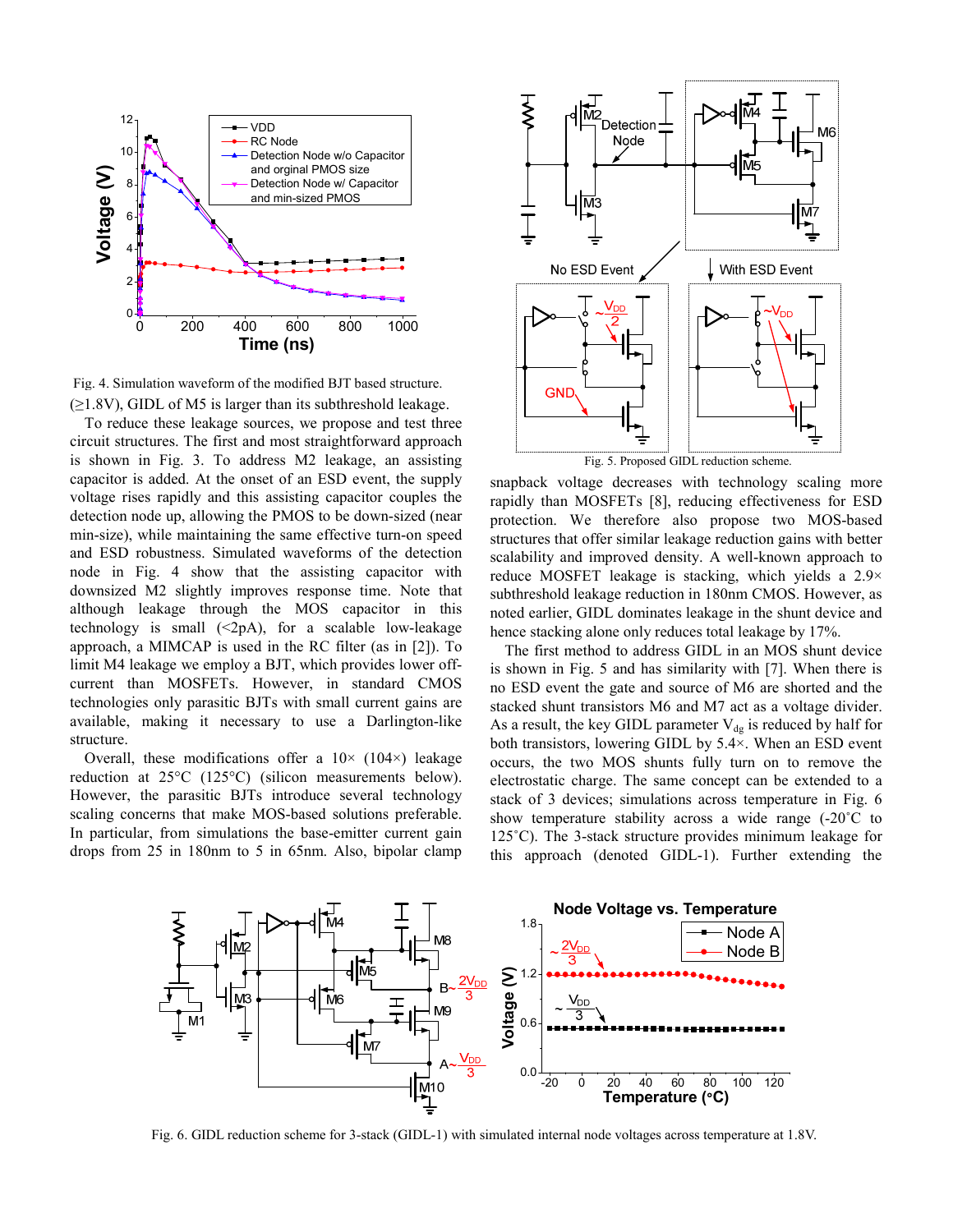

Fig. 7. Leakage-based GIDL reduction method (GIDL-2)

method to a 4-stack degrades shunt on-current, requiring device up-sizing for sufficient ESD protection and leading to higher leakage.

The second GIDL reduction approach (denoted GIDL-2) is given in Fig. 7. In this structure, a bias voltage of approximately VDD/2 is generated by a diode stack (M5-



Fig. 8. Simulated internal node voltage across temperature and corners as well as leakage power breakdown of GIDL-2.



 Fig. 9. Testing setup with high voltage generator for human body model (HBM) and machine model (MM).

M10), which is then applied to the topmost stacked output device (M11) to reduce GIDL in M11 and M12. Since there is no need for leaky PMOS switches in GIDL-2, total transistor area and overall leakage is reduced. Note that diode-connected NMOS M5-M10 have minimum W (with increased L) since they only need to overcome the subthreshold leakage of M4 and gate leakage of M11 to maintain VDD/2 at node A. As a result, the diode stack leakage is negligible. Simulations across temperature/process show the stability of node A voltage (Fig. 8). During an ESD event node A is charged to VDD through M4 and then slowly discharges to VDD/2 through the diode stack. During this relaxation time (350μs in simulation) the ESD clamp experiences substantial GIDL. However, since ESD events are rare, the impact on total energy is minimal and the low quiescent current of the structure far outweighs it. Simulated leakage power breakdown of GIDL-2 is shown in Fig. 8, showing a  $15.3 -$ 115× reduction (25 – 125 °C) compared to a conventional commercial clamp.

### III. MEASUREMENT REASULTS

The three proposed ESD structures (BJT, GIDL-1, GIDL-2) and a commercial ESD clamp circuit (baseline) were fabricated in a standard 180nm CMOS process. In addition, an ESD structure using smaller devices and offering a lower protection level was integrated with a mm-scale microsystem [5] to meet its nW system power budget. The human body model (HBM) and machine model (MM) are evaluated on the ESD structures (Fig. 9). Device leakage current is measured after each discharge of the HBM or MM test. We use a conventional definition of failure, namely the smallest voltage at which either 1) the structure exhibits a 30% increase in leakage, or 2) an analog block connected to the ESD pads functionally fails.